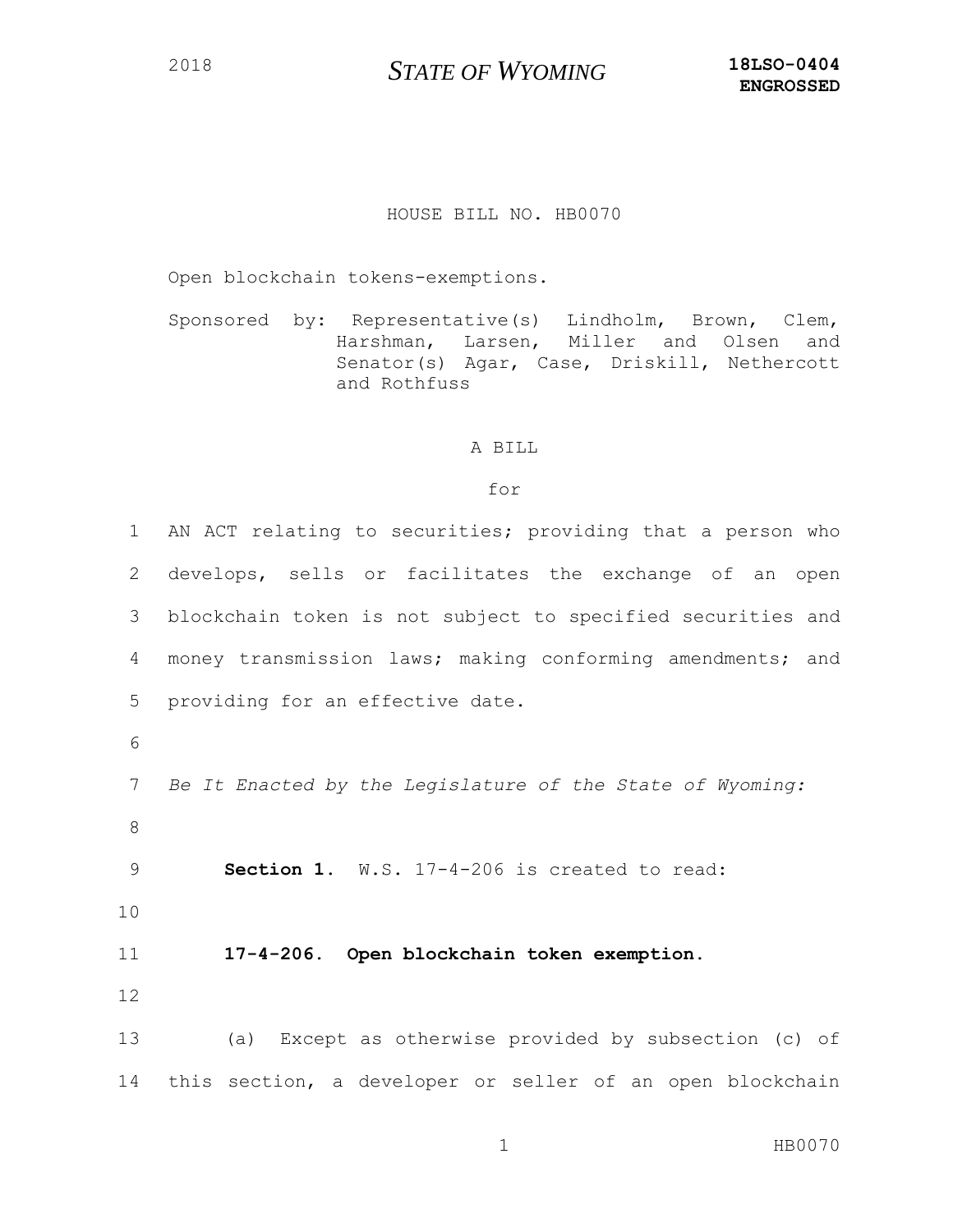token shall not be deemed the issuer of a security and shall not be subject to the provisions of W.S. 17-4-301 through 17-4-412 and 17-4-504 if all of the following are met: (i) The token has not been marketed by the developer or seller as an investment; (ii) The token is exchangeable or provided for the purposes of receiving goods or services; and (iii) The developer or seller of the token has not entered into a repurchase agreement of any kind or entered into any agreement, arrangement or scheme with the principal intent and effect of manipulating or attempting to manipulate the price of the token on a secondary market. (b) Except as otherwise provided by subsection (c) of this section, a person who facilitates the exchange of an open blockchain token shall not be deemed a broker-dealer or a person who otherwise deals in securities under this chapter and shall not be subject to the provisions of W.S.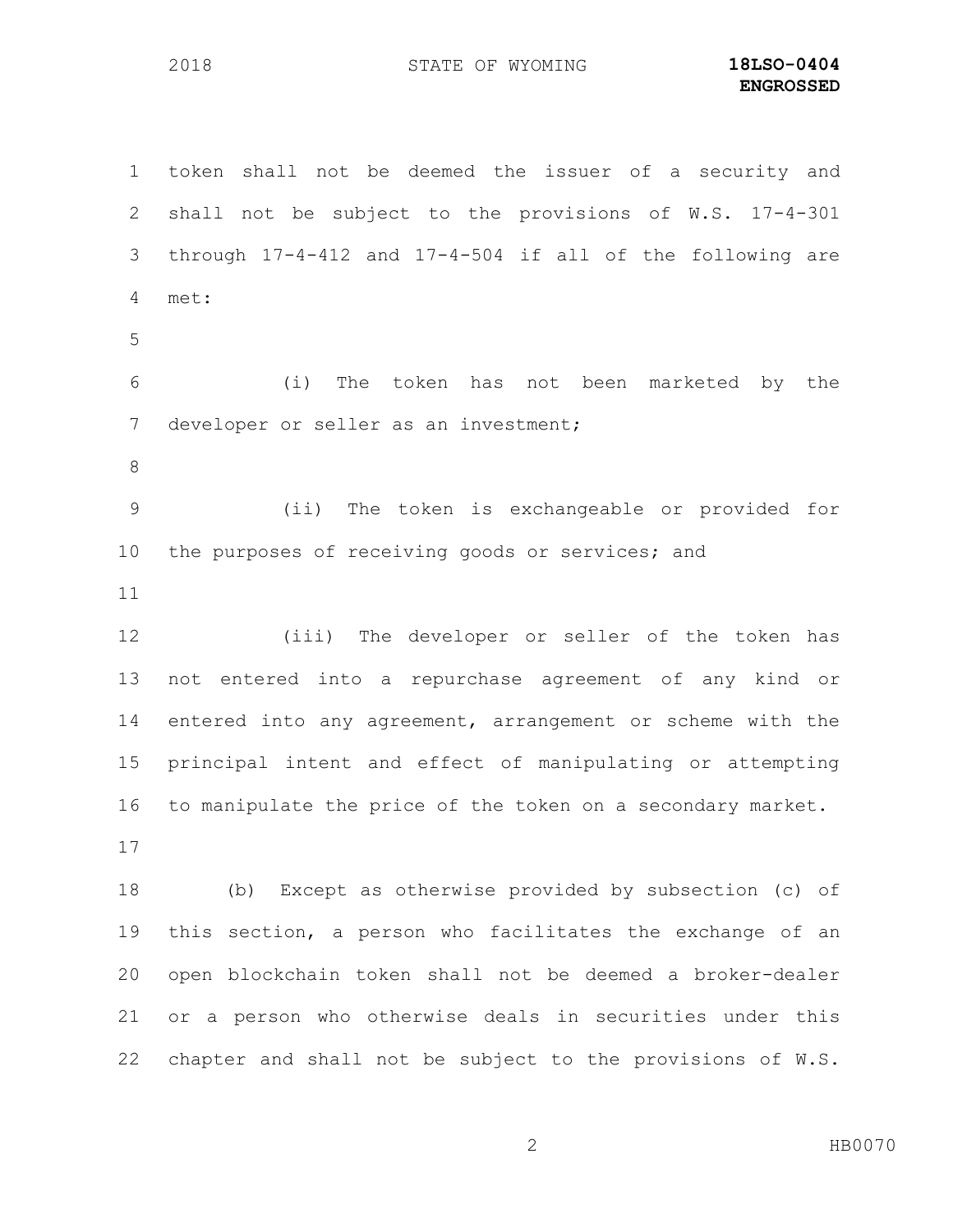17-4-301 through 17-4-412 and 17-4-504 if all of the following are met:

 (i) The person has a reasonable and good faith belief that a token subject to exchange conforms to the requirements of paragraphs (a)(i), (ii) and (iii) of this section; and

 (ii) The person takes reasonably prompt action to terminate the exchange of a token that does not conform to the requirements of this subsection.

 (c) Notwithstanding any other provision of law, a developer, seller or a person who facilitates the exchange of an open blockchain token is subject to the provisions of W.S. 17-4-501 through 17-4-503 and 17-4-505 through 17-4-510 only to the extent necessary to carry out those sections.

 (d) As used in this section, "open blockchain token" means a digital unit which is:

(i) Created: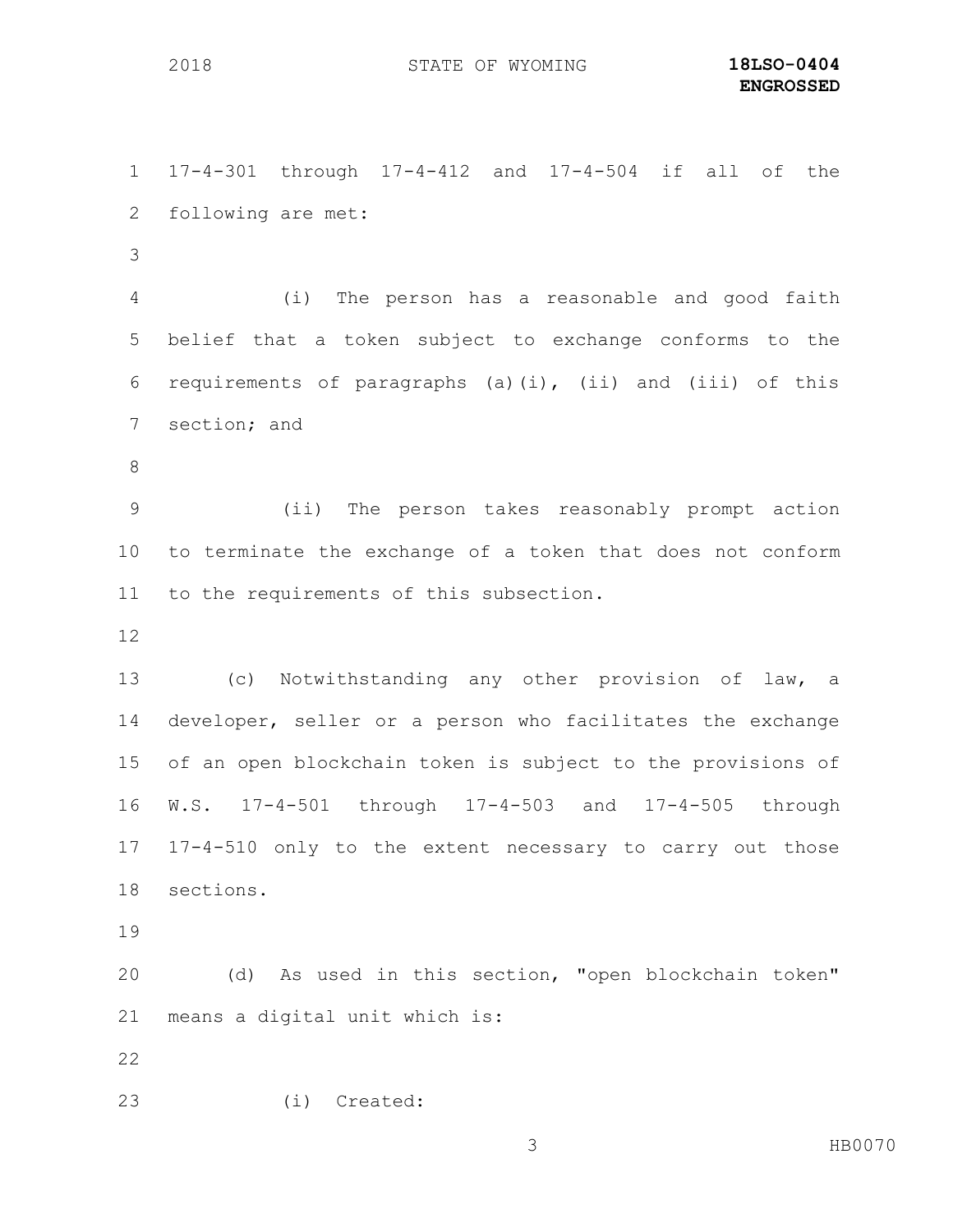(A) In response to the verification or collection of a specified number of transactions relating to a digital ledger or database; (B) Based on random selection or the possession or age of existing units; or (C) Using any combination of the methods specified in subparagraphs (A) and (B) of this paragraph. (ii) Recorded in a digital ledger or database which is chronological, consensus-based, decentralized and mathematically verified in nature, especially relating to 15 the supply of units and their distribution; and (iii) Capable of being traded or transferred between persons without an intermediary or custodian of value. **Section 2.** W.S. 17-4-102(a)(iv)(D), (E), by creating a new subparagraph (F), (xvii)(intro), (xxviii)(D), (E) and 23 by creating a new subparagraph  $(F)$  and  $40-22-104$  (a) (iv),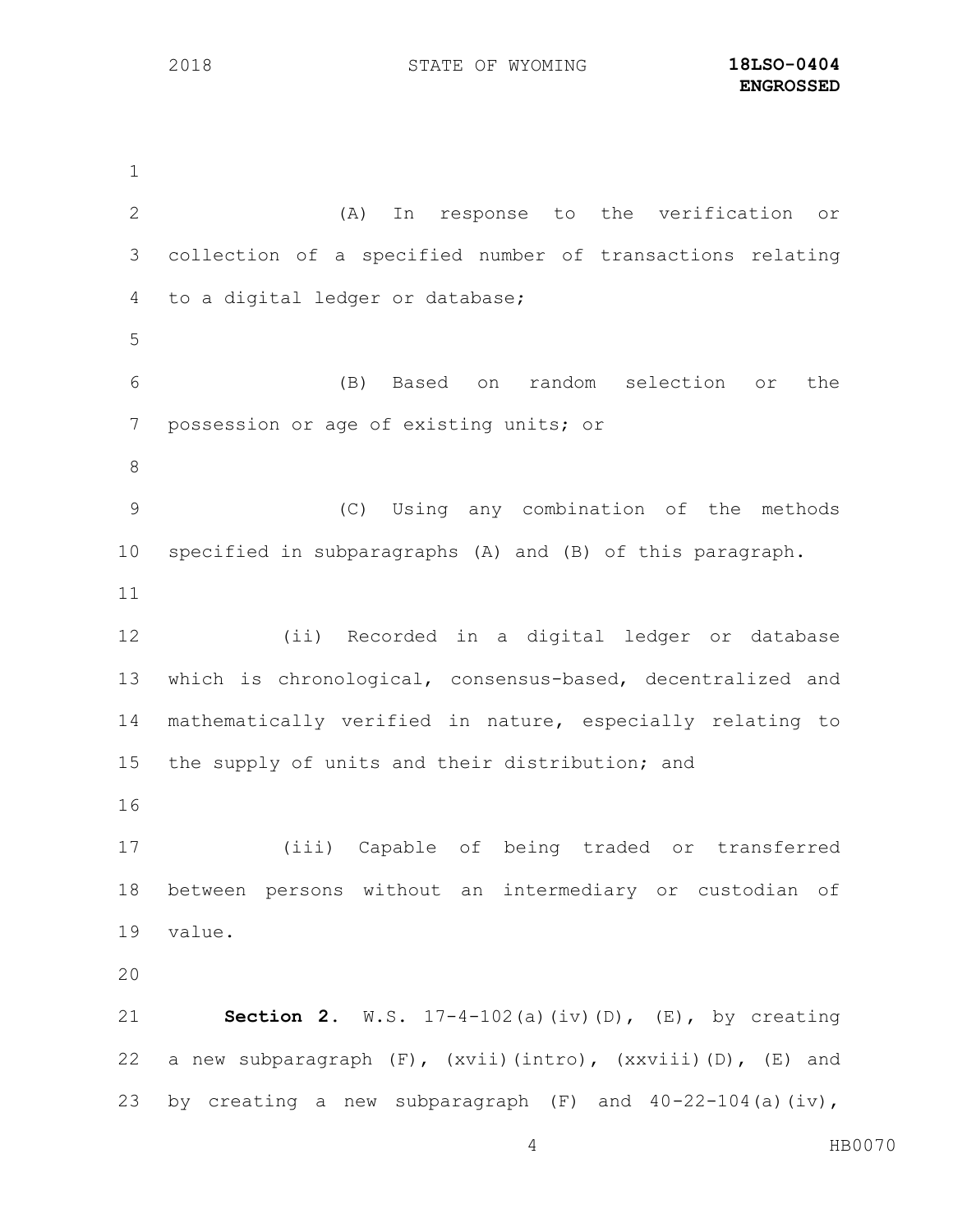(v) and by creating a new paragraph (vi) are amended to read: **17-4-102. Definitions.** (a) In this act, unless the context otherwise requires: (iv) "Broker-dealer" means a person engaged in the business of effecting transactions in securities for the account of others or for the person's own account. The term does not include: (D) An international banking institution;  $\Theta$ **r**  (E) A person excluded by rule adopted or 18 order issued under this act; $\div$  or (F) A person who facilitates the exchange of an open blockchain token, as defined in W.S. 17-4-206(d) and subject to W.S. 17-4-206(c).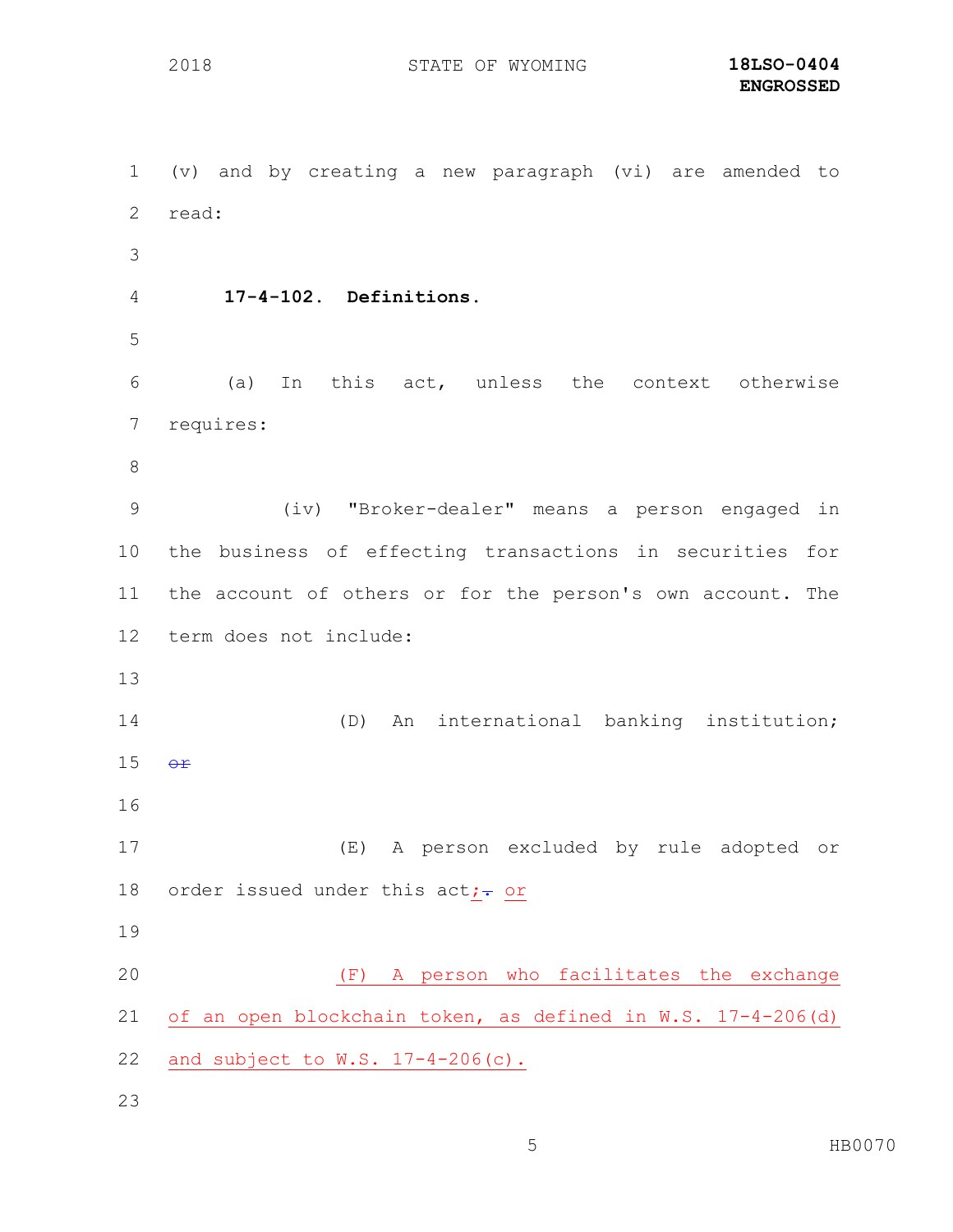(xvii) "Issuer" means a person that issues or proposes to issue a security, subject to W.S. 17-4-206(a) and (c) and the following:

 (xxviii) "Security" means a note; stock; treasury stock; security future; bond; debenture; evidence of indebtedness; certificate of interest or participation in a profit-sharing agreement; collateral trust certificate; preorganization certificate or subscription; transferable share; investment contract; voting trust certificate; certificate of deposit for a security; put, call, straddle, option, or privilege on a security, certificate of deposit, or group or index of securities, including an interest therein or based on the value thereof; put, call, straddle, option, or privilege entered into on a national securities exchange relating to foreign currency; or, in general, an interest or instrument commonly known as a "security"; or a certificate of interest or participation in, temporary or interim certificate for, receipt for, guarantee of, or warrant or right to subscribe to or purchase, any of the foregoing. The term: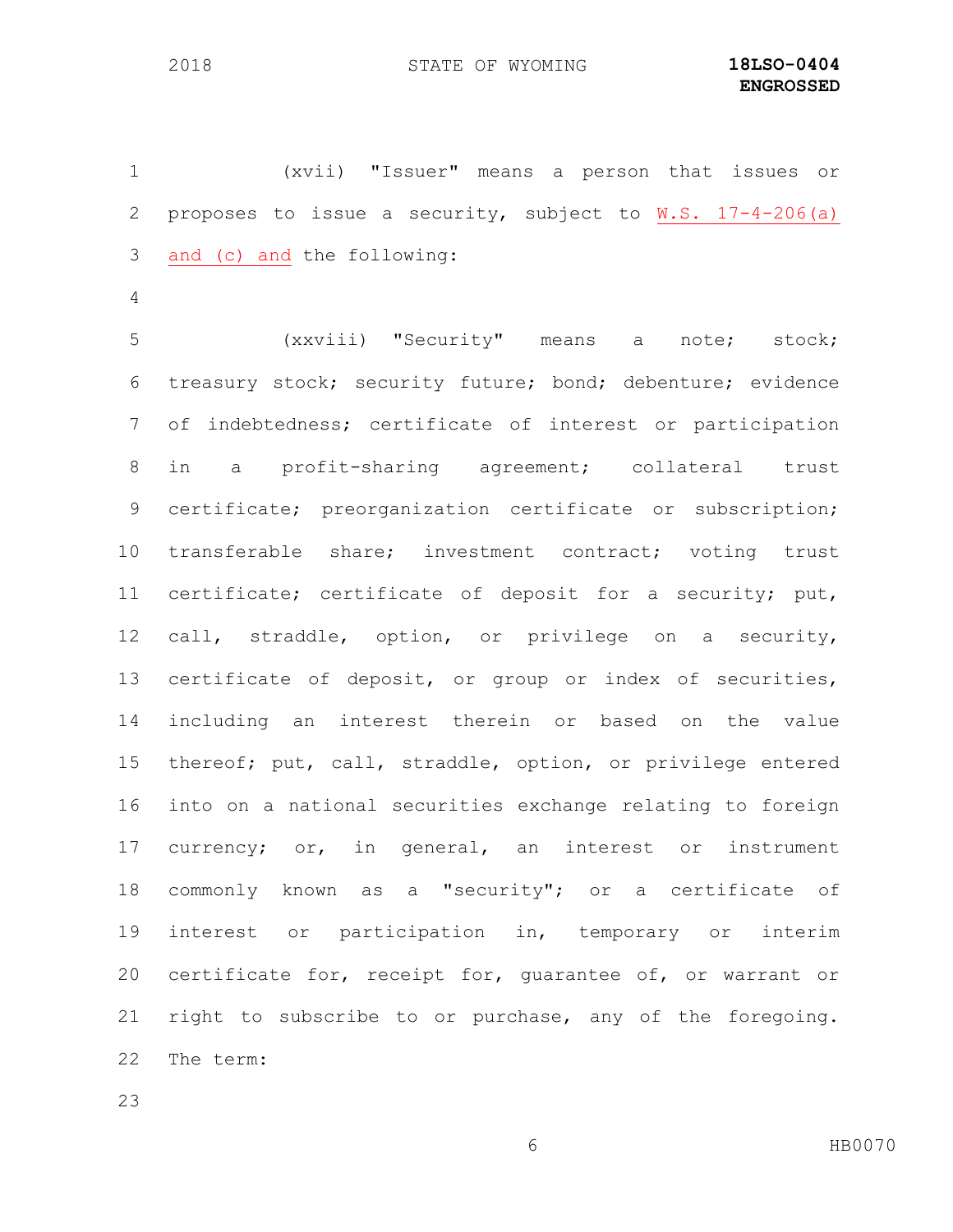(D) Includes as an "investment contract" an investment in a common enterprise with the expectation of profits to be derived primarily from the efforts of a person other than the investor and a "common enterprise" means an enterprise in which the fortunes of the investor are interwoven with those of either the person offering the 7 investment, a third party, or other investors; and (E) Includes as an "investment contract," among other contracts, an interest in a limited partnership and a limited liability company and an investment in a 12 viatical settlement or similar agreement; $\div$  and (F) Does not include an open blockchain token, as defined in W.S. 17-4-206(d), except as required by that section. **40-22-104. Exemptions.** (a) This act shall not apply to: (iv) Banks, bank holding companies, credit unions, building and loan associations, savings and loan

HB0070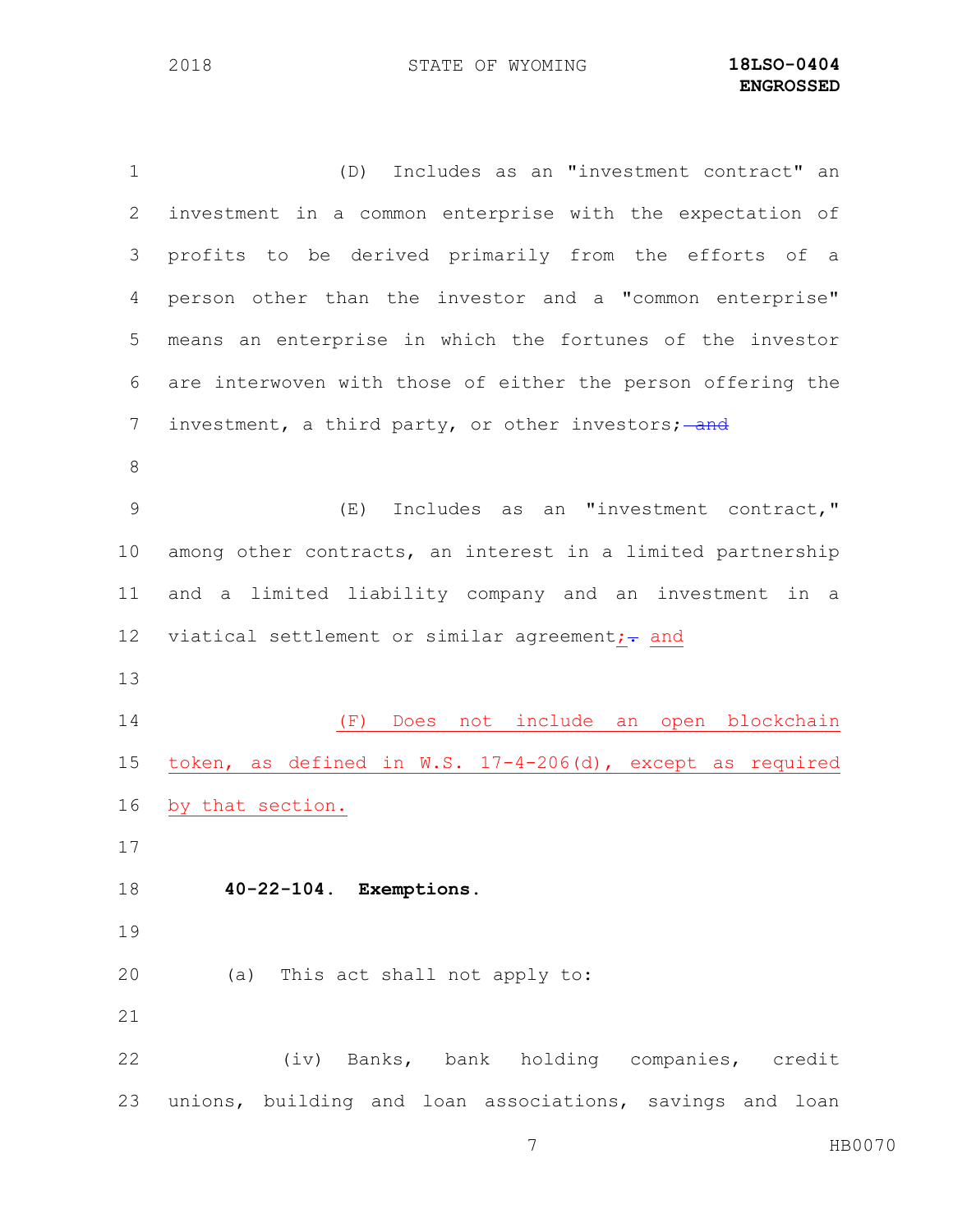associations, savings banks or mutual banks organized under the laws of any state or the United States provided that they do not issue or sell payment instruments through authorized delegates or subdelegates who are not banks, bank holding companies, credit unions, building and loan associations, savings and loan associations, savings banks 7 or mutual banks; and (v) Electronic transfer of government benefits for any federal, state or county governmental agency as defined in Federal Reserve Board Regulation E by a contractor for and on behalf of the United States or any department, agency or instrumentality thereof, or any state 14 or any political subdivisions thereof; $\div$  or (vi) A person who develops, sells or facilitates the exchange of an open blockchain token, as defined in W.S. 17-4-206(d). 

8 HB0070